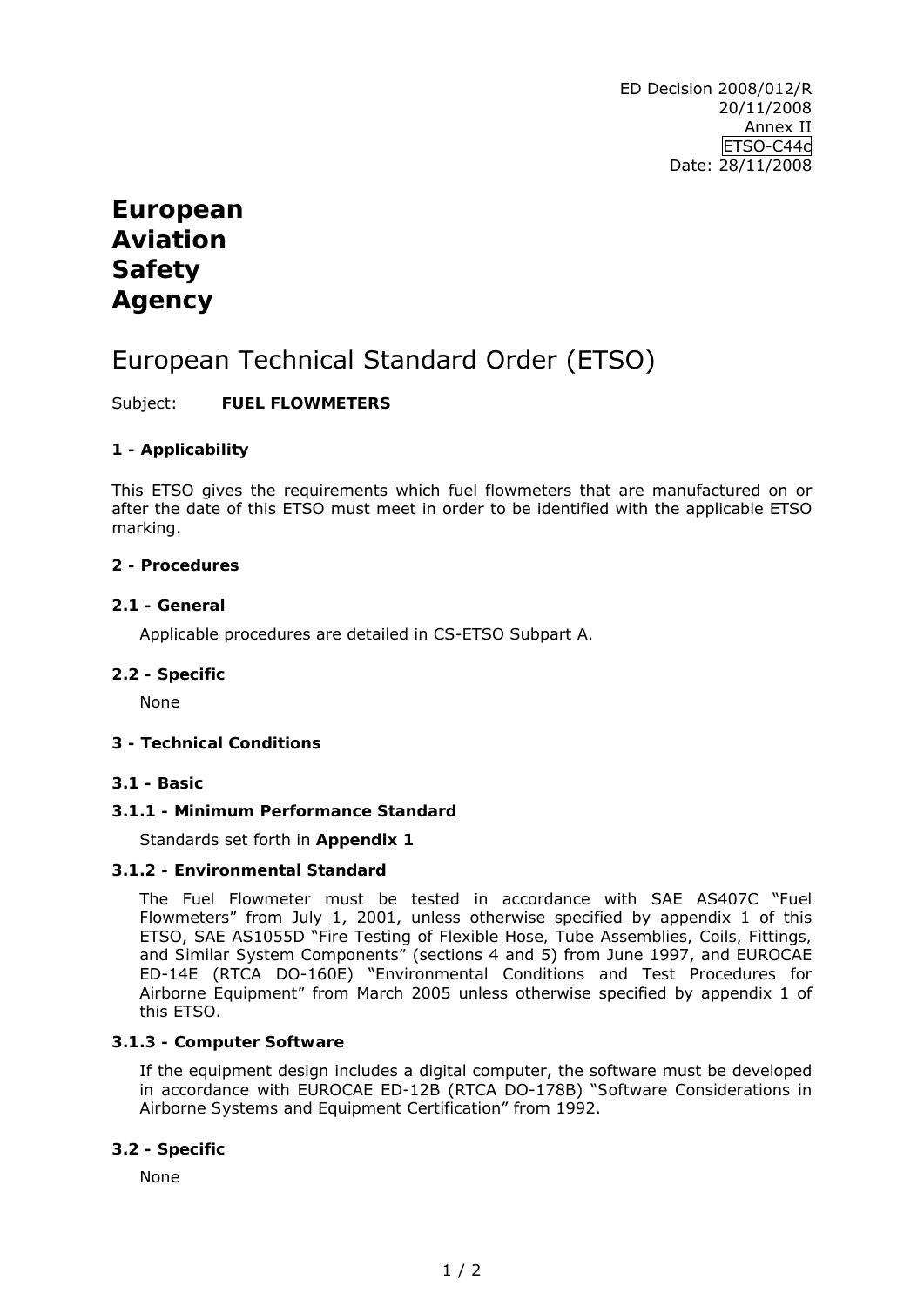ED Decision 2008/012/R 20/11/2008 Annex II ETSO-C44c Date: 28/11/2008

## **4 - Marking**

#### **4.1 - General**

Marking is detailed in CS-ETSO Subpart A paragraph 1.2.

## **4.2 - Specific**

None

## **5 - Availability of Referenced Document**

See CS-ETSO Subpart A paragraph 3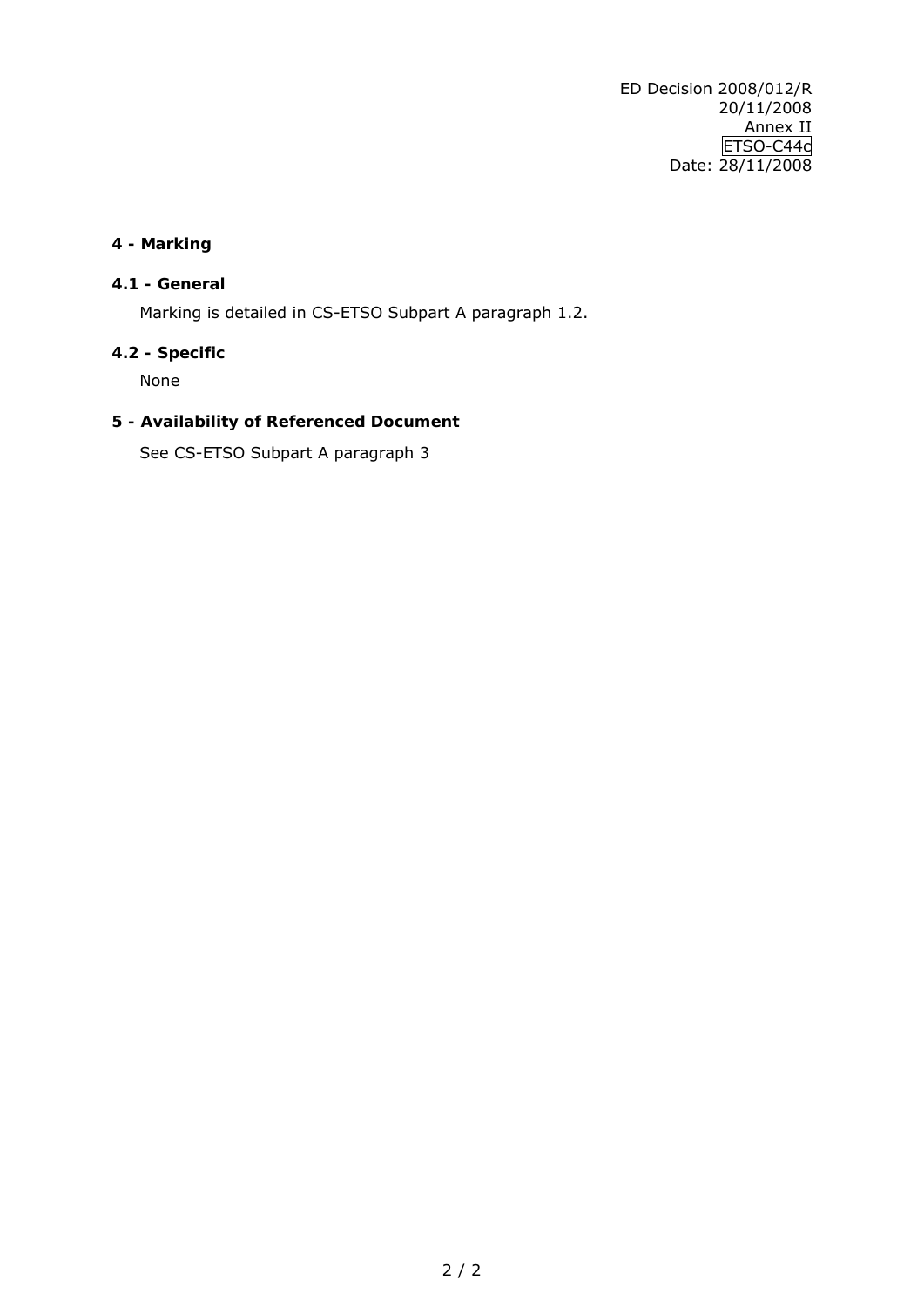#### **APPENDIX 1.**

#### **MINIMUM PERFORMANCE STANDARD FOR FUEL FLOWMETERS**

#### **1. General Requirements.**

 The applicable standard is SAE AS407C, *Fuel Flowmeters*, dated July 1, 2001.

 Paragraphs 3.1, 3.1.1, 3.1.2, 3.2.b, and 4.2.1 of the SAE AS407C do not apply to this ETSO.

SAE AS407C must be applied as follows (changed text shown framed):

**a. Temperature.** On Page 2 of SAE AS407C, replace Table 1 with the following table.

| <b>TABLE 1</b>                    |              |                           |  |  |  |
|-----------------------------------|--------------|---------------------------|--|--|--|
| <b>INSTRUMENT LOCATION</b>        | A            | $\overline{\mathsf{B}}$   |  |  |  |
| Heated Areas (Temp. Controlled)   | -30 to 50 °C | -65 to 70 °C              |  |  |  |
| Unheated Areas (Temp. Controlled) | -55 to 70 °C | $-65$ to $ 100 $          |  |  |  |
| Power Plant Compartment           | -55 to 70 °C | $-65$ to $100$<br>$\circ$ |  |  |  |
| Power Plant Accessory Compartment | -55 to 70 °C | $-65$ to $100$            |  |  |  |

- **b. Altitude.** In the first sentence of paragraph 3.3.4, Altitude, (page 3), replace "40.000 feet (12.192 m) standard altitude with 51.000 ft (15.545 m) standard altitude.
- **c. Leak Test.** In the second sentence of paragraph 6.3, Leak Test, (page 6), replace "to an air pressure of 40 psi (275.8 kPa)" with "to an air pressure in accordance with the manufacturer's recommendations."

#### **2. Testing Your Fuel Flowmeter**.

In addition to the qualification test requirements described in SAE AS407C, perform the following tests**:** 

**a. Thermal Shock Test**. This test applies to any hermetically sealed components. Subject the components to four cycles of exposure to water 85°  $\pm$  2° C and 5°  $\pm$  2° C. There should be no evidence of moisture damage to coating or enclosure. During each cycle of the test, immerse the component in water at  $85^{\circ}$  ± 2° C for 30 minutes. Within 5 seconds of removal from the bath, immerse the component for 30 minutes in the other bath maintained at  $5^\circ \pm 2^\circ$  C. Repeat this cycle continuously, one cycle following the other until four cycles are completed. After this test, subject the component to the sealing test in paragraph 2b. of this appendix. The component must have no leakage resulting from the test.